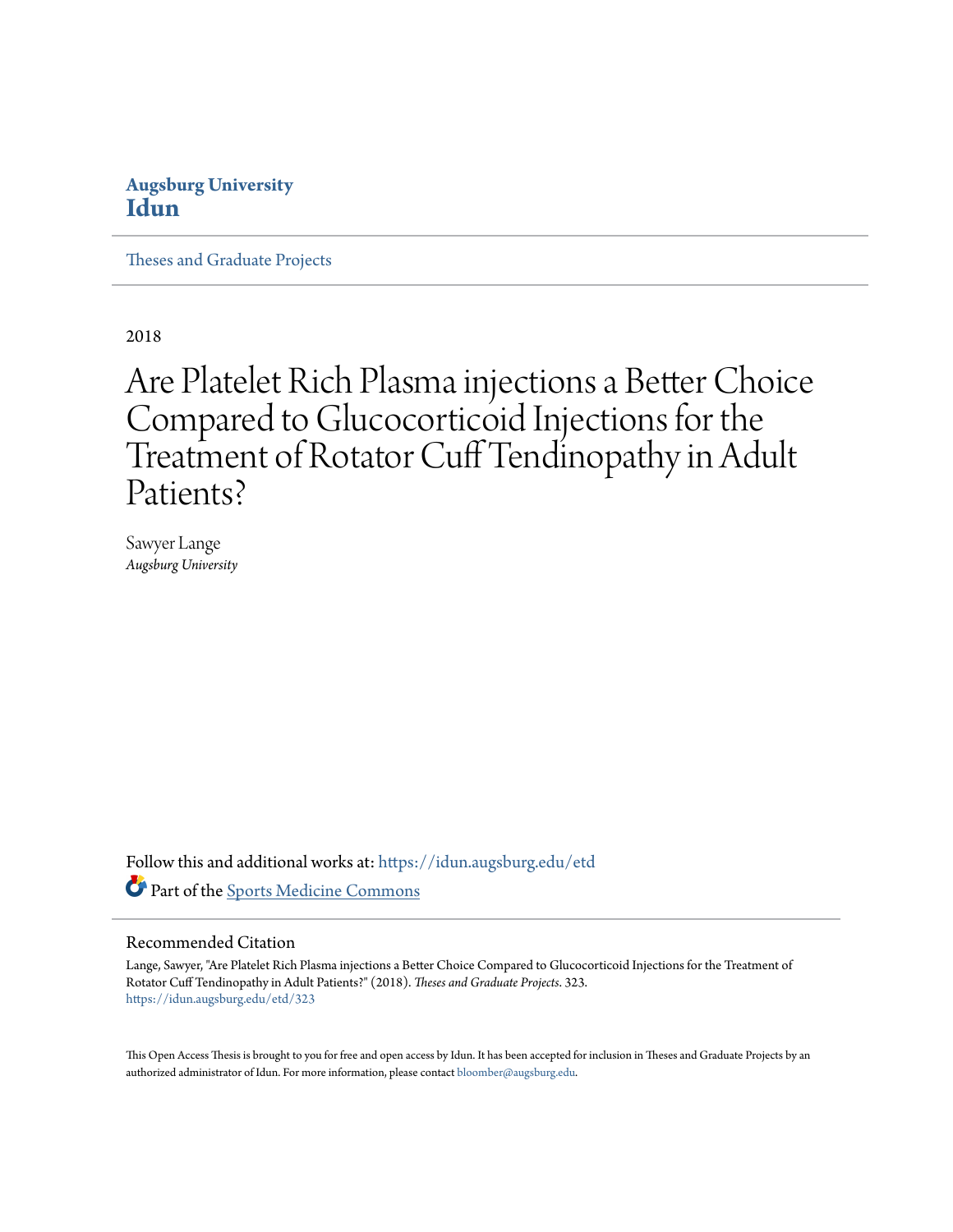## **Are Platelet Rich Plasma injections a Better Choice Compared to Glucocorticoid Injections for the Treatment of Rotator Cuff Tendinopathy in Adult Patients?**

**By** 

**Sawyer Lange PA-S2**

**Advised by Eric Barth PA-C**

Paper Submitted in Partial Fulfillment

Of the Requirements for the Degree

Of Master of Science

Physician Assistant Studies Augsburg University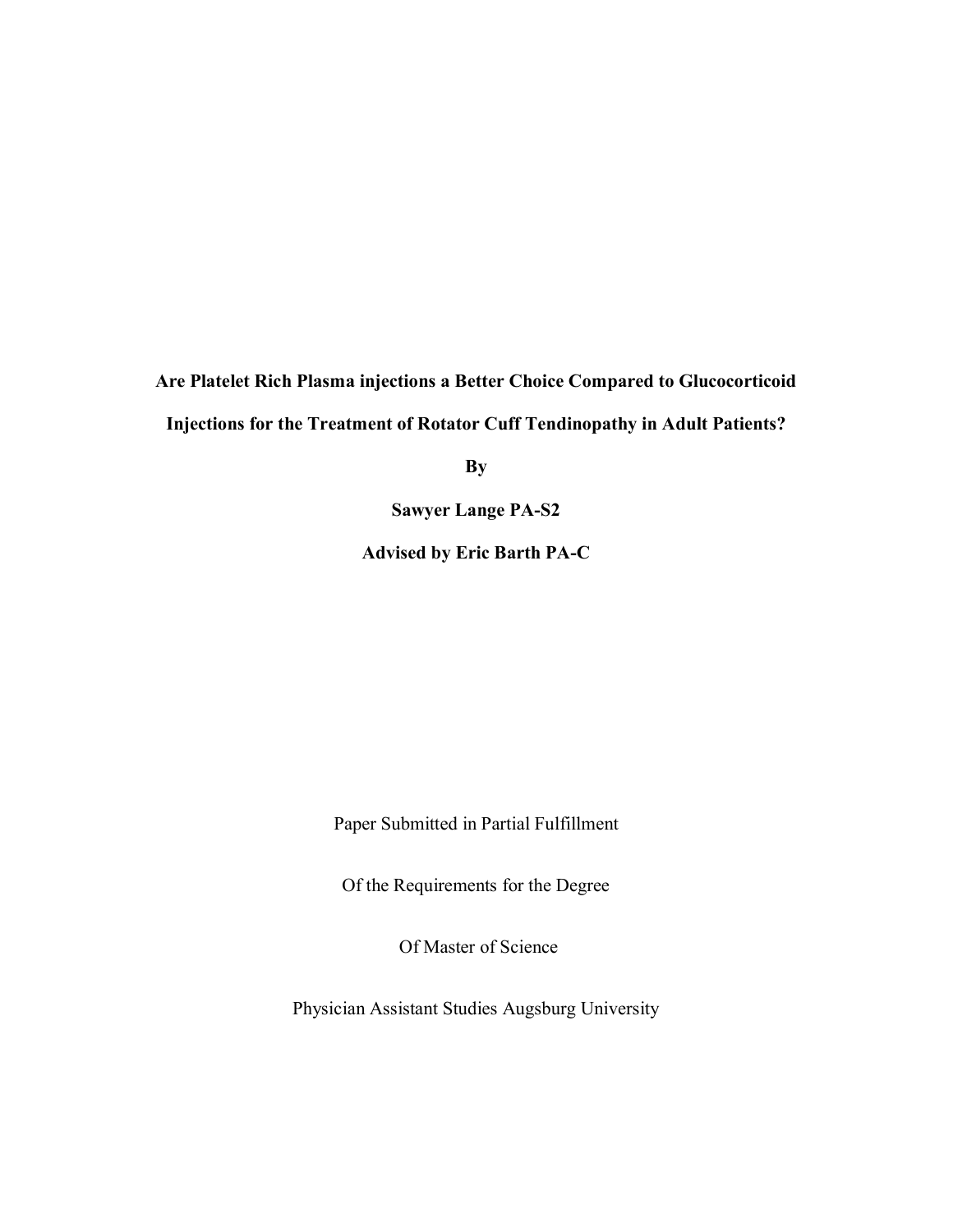#### **Introduction**

An estimated 16 to 34 percent of the general population will experience shoulder pain at some point in their life. Rotator cuff tendinopathy makes up a large portion of that percentage.1 Platelet rich plasma (PRP) is an autologous blood product that has supraphsyiologic levels of growth factors and cytokines that have the potential to expedite the tendon healing process.<sup>2</sup> This literature review will look at the current science surrounding PRP and look at studies comparing its efficacy to the commonly used corticosteroid injection.

#### **Background: Literature Review**

#### Overview of rotator cuff tendinopathy:

Before the 1990s pain arising from a tendon was referred to as tendinitis. Referring to the injury as tendinitis implies that it has an inflammatory basis and this was widely accepted in the medical community. The treatment for this "tendinitis" was based on addressing the inflammation with non-steroidal anti-inflammatory drugs (NSAIDs) and corticosteroids. However, with advancing histological techniques, new research by Puddu *et al* was emerging in the 1970s that there was an absence of inflammatory cells in chronic tendinitis.3 Other studies showed collagen disruption, thinning and separation but with a lack of visible inflammatory process. With this new histological information available, the name was informally changed from tendinitis to tendinosis. This name change was supposed to aid in practitioners and patients understanding that this injury is not inflammatory but indeed degenerative. The tides may have changed again however. New studies in the early 2000s using immunohistochemistry and gene expression analysis showed the presence of an inflammatory infiltrate containing B and T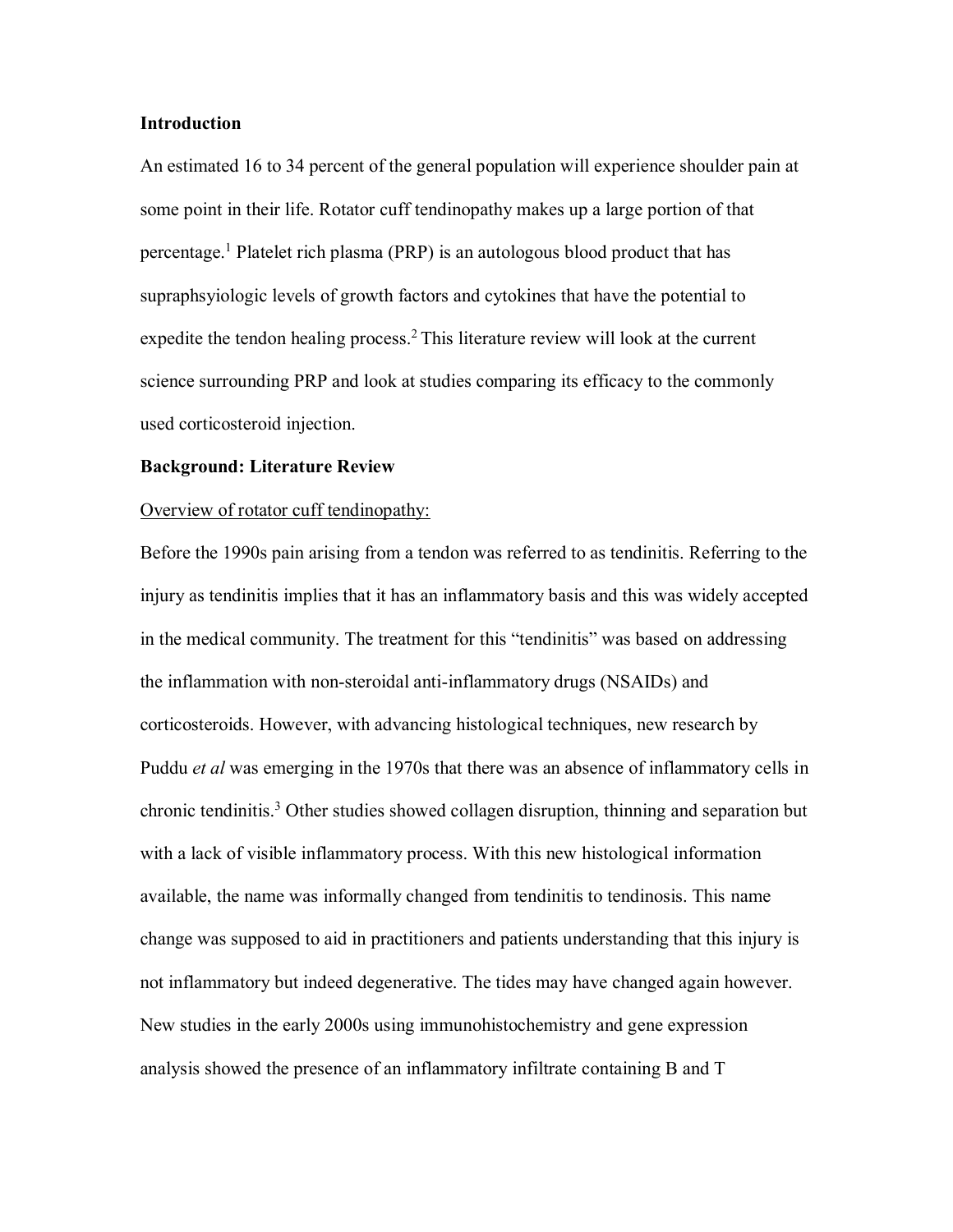lymphocytes in tissue samples of Achilles tendon with chronic tendinosis. <sup>4</sup> The topic of inflammation in regards to injuries of the tendon, thus the term tendinopathy is used to cover all injuries arising from the tendon.<sup>5</sup>

Another debate exists surrounding rotator cuff tendinopathy; does it arise from pathology from inside the tendon (intrinsic) or from pathology surrounding the tendon (extrinsic)? Extrinsic pathologies include anatomical and biomechanical factors such as: subacromial spurs, acromion shape, acromio-clavicular spur, scapular kinematics, humeral kinematics, thoracic mobility and posture, pectoralis muscle length, scapular muscle performance, glenohumeral capsule performance and rotator cuff performance. The conceptual mechanism of the extrinsic pathology theory is compression of the tendon within the subacromial space from anatomical or biomechanical sources. Intrinsic pathologies include: tendon vascularity, tendon biology, tendon morphology, tendon mechanical properties, genetic predisposition, collagen content and morphology. The conceptual mechanism of the intrinsic pathology theory is degeneration of the tendon from tensile loading exceeding the intrinsic healing responses. It is most likely that both intrinsic and extrinsic causes are present in most cases of rotator cuff tendinopathy. Both of these processes of injury are potential targets for treatment. It is unclear at this time if modifying the treatment based off a patient's exact cause of tendinopathy is beneficial.<sup>6</sup> Current Treatment:

The basic initial treatment for rotator cuff tendinopathy includes rest, ice and nonsteroidal anti-inflammatory drugs (NSAIDs). However, NSAIDs are controversial due to the debate that blocking the inflammatory process during the initial healing process may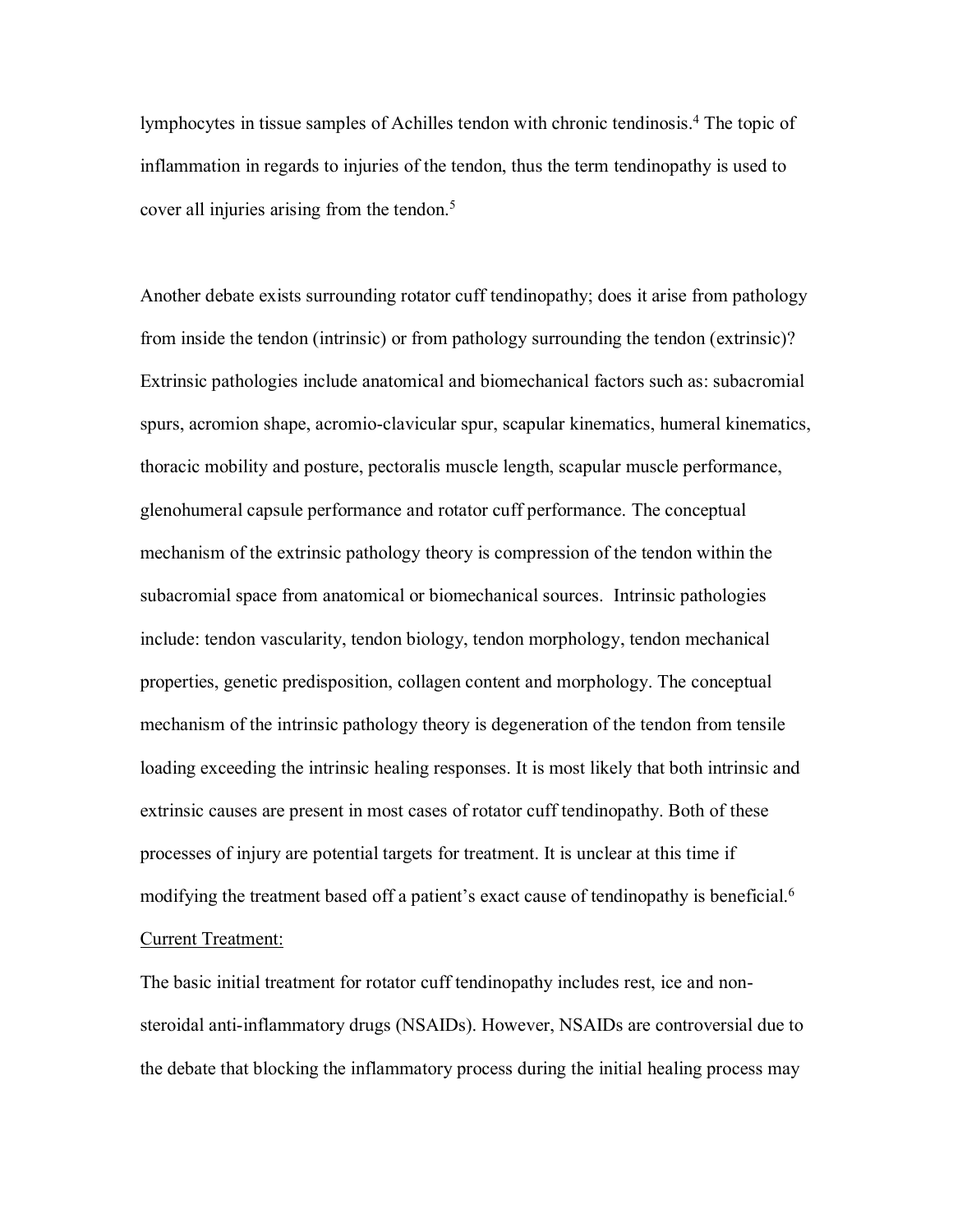actually delay healing. It is also unclear whether NSAIDs provide any relief if there is not an inflammatory process going on. <sup>7</sup> A review of 32 studies addressing the benefit of NSAIDs in tendinopathy found only nine well done, placebo-controlled trials. Of the nine studies, five showed some analgesic effect from NSAIDs; however, none looked at tendon healing. <sup>8</sup> There are several adjunct treatments that are hardly used which include: electric stimulation, phonophoersis, iontophoresis, laser and therapeutic ultrasound. There is little evidence to support the use of these adjunct treatment options. Physical therapy is a mainstay of treatment for rotator cuff tendinopathies. The extrinsic factors discussed earlier are very similar to the biomechanical abnormalities found in those with shoulder impingement syndrome, therefore the therapy is generally the same. A good rehabilitation program should include: range of motion exercises, stretching and strengthening of the rotator cuff muscles, balancing of muscular tone of the rotator cuff muscles, scapular stabilization and control as well as eccentric strength exercises of the rotator cuff. Eccentric strengthening is utilizing muscle contraction while the muscle is lengthening and has been shown to promote tendon healing and decrease pain in patients with chronic rotator cuff tendinopathy.<sup>9</sup> If there has been no pain relief in two to three months with conservative treatment then other treatment options including glucocorticoid injections and Topical glyceryl trinitrate. Glucocorticoid injections will be discussed in great detail in the next paragraph. Topical glyceryl trinitrate works by causing vasodilation and increasing blood flow to the tendon. It has been shown to decrease pain and increase strength after 24 weeks of continuous use in patients with chronic supraspinatus tendinopathy.<sup>10</sup> There are some experimental treatments that are emerging which include: topical NSAIDs, hyperthermia, extracorpeal shock wave therapy and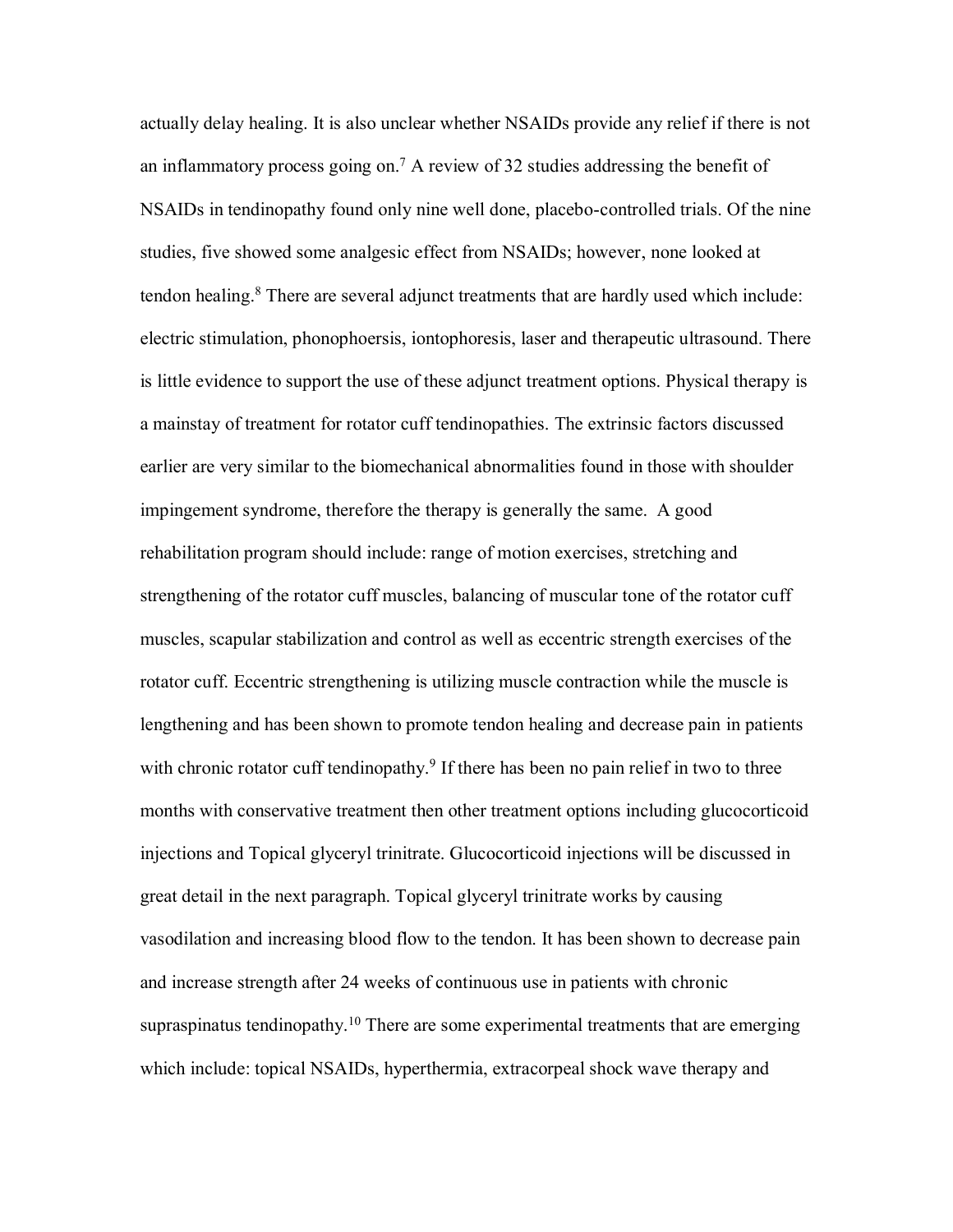platelet rich plasma (PRP). PRP will be discussed in great detail in the upcoming paragraphs, as it is the treatment in question for his literature review.<sup>11</sup>

#### Corticosteroids in the treatment of rotator cuff tendinopathy:

Corticosteroid injections are commonly used to treat rotator cuff tendinopathy that does not respond to more conservative treatment options. Corticosteroid injections do have multiple side effects and questionable efficacy however. Side effects include: skin atrophy, fat necrosis, skin hypopigmentation, infection and possible systemic effects. There is also the potential side effect on tendon mechanical integrity as well. There have been several case reports of tendon rupture following the administration of corticosteroid injections, particularly the Achilles, biceps brachi and supraspinatus. 12This evidence is based of intratendinous injections and there is not sufficient evidence to discuss peritendinous injections in regards to tendon mechanical integrity. A systematic review showed only a slight benefit of corticosteroid injection at four weeks and no benefit compared to NSAIDS.13 Another systematic review by the American Academy of Orthopaedic Surgeons found there is little efficacy for subacromical corticosteroid injections in rotator cuff tendinopathy.14 However, another review found that subacromial corticosteroid injections were beneficial up to nine months for rotator cuff tendionpathy and were superior to NSAIDs.<sup>15</sup> A 2016 meta-analysis found that after 3 months corticosteroid injections were no better than placebo for adults with rotator cuff tendinopathy. This meta-analysis also found that for every 5 patients treated, 1 would experience a slight, transient reduction in pain. They also found that pain did not improve with multiple injections.<sup>16</sup> A systematic review was done to see if corticosteroid injections were superior to anesthetic injections alone in the treatment of rotator cuff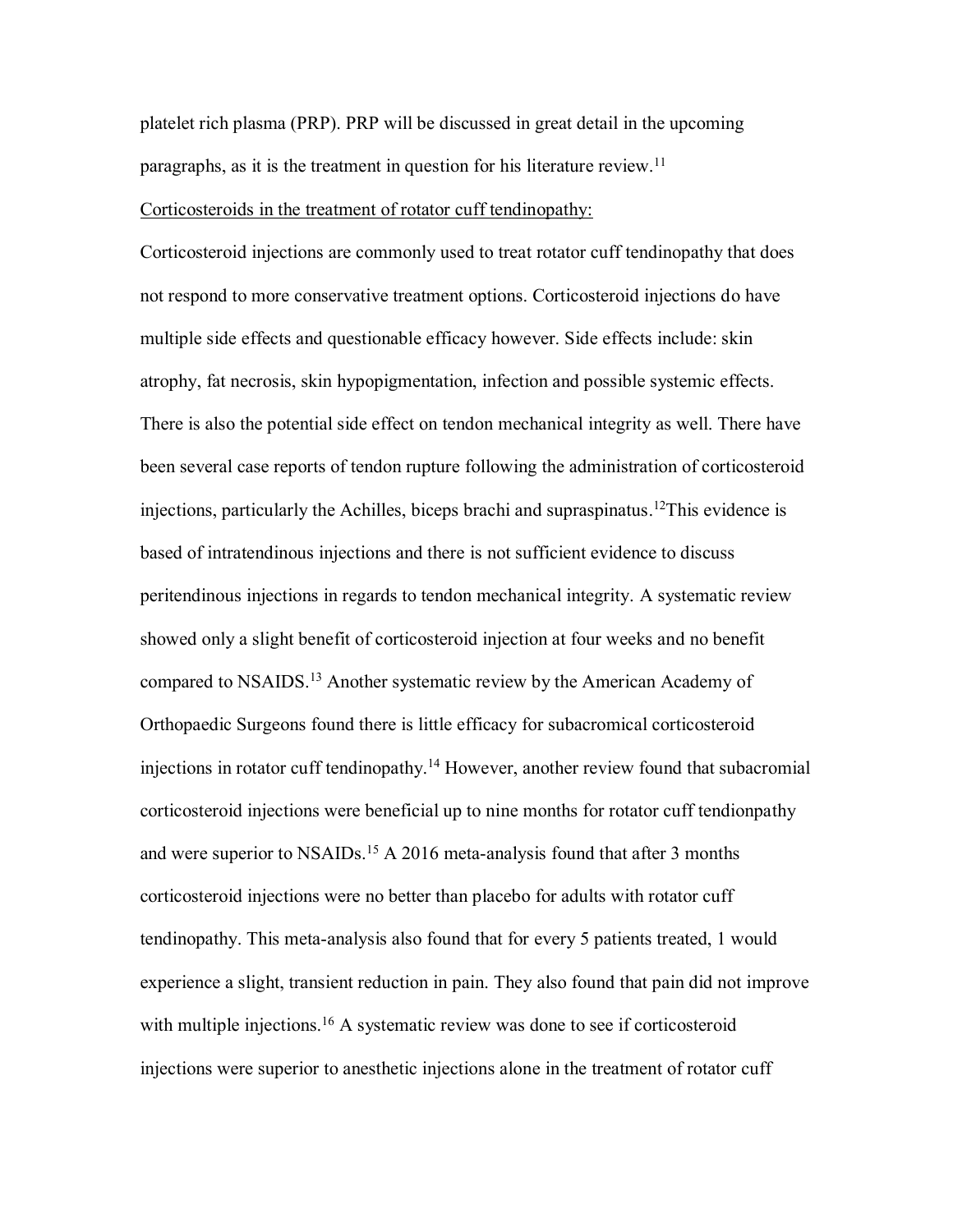tendinopathy. The review concluded that corticosteroid injections were more beneficial compared to anesthetic injections only up to 8 weeks. Mid-term and long-term outcomes showed no difference between the corticosteroid and anesthetic injection.<sup>17</sup> A systematic review of 50 studies (13 human, 36 animal, 1 animal/human) looked at the effects glucocorticoid injections had on tendons. In the review, 6 studies showed a loss of collagen organization and 3 studies found an increase in collagen necrosis. 8 studies also showed that the proliferation and viability of fibroblasts were reduced. The review found that in 17 studies there was a decrease in collagen synthesis. A meta-analysis from that review showed a significant reduction in mechanical properties of the tendon from the steroid.<sup>18</sup> A controlled laboratory study looking at supraspinatus tendon biopsies before and after treatment with either corticosteroid injection or surgical rotator cuff repair was done to look for any histological or immunohistochemistry differences. The first difference in the tendon tissues post treatment was an increase in nuclei and vascularity noted in the surgical group but not with the corticosteroid group. The ionotropic *N*methyl-D-aspartate receptor 1 (NMDAR1) glutamate receptor was only increased in the corticosteroid group. This increase in the NMDAR1 receptor increases the suspicion for excitotoxic damage to the tendon following corticosteroid injections.<sup>19</sup>

#### Platelet Rich Plasma in the Treatment of Rotator Cuff Tendinopathy:

A prospective open label study that looked at the effectiveness of platelet rich plasma for the treatment of rotator cuff tendinopathy showed significant improvement in pain at 12 and 52 weeks. There were also significant improvements in functional strength tests, especially in external rotation. MRIs were also done before and at 4 and 8 weeks post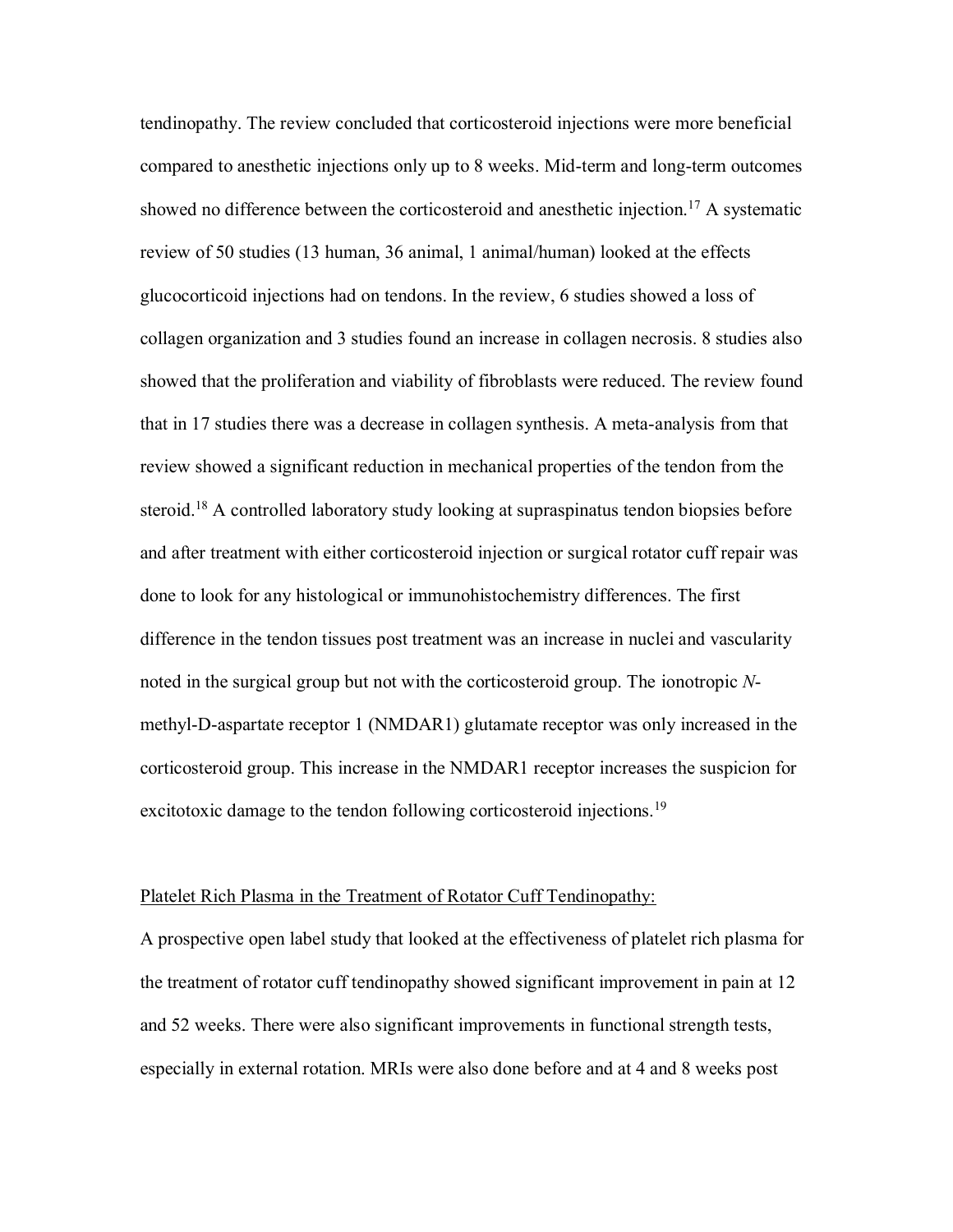PRP treatment, 16 out of the 18 shoulders had improvements in their MRI severity scores. However, this study had no control to compare the PRP group against.<sup>20</sup> A different randomized controlled trial was done that compared PRP versus a saline placebo for chronic rotator cuff tendinopathy. All patients also were part of a 6-week standard exercise program. Outcome measures were the Western Ontario Rotator Cuff Index (WORC), Shoulder Pain and Disability Index (SPADI), 100-mm visual analog scale [VAS] of shoulder pain with the Neer test, and shoulder range of motion. These were assessed at baseline and at 3, 6, 12, and 24 weeks and 1-year post injection. The study showed no significant difference in any outcomes at any of the assessment points between the PRP group and the placebo group.<sup>21</sup> A multicenter retrospective review looking at the efficacy of platelet rich plasma for chronic tendinopathy resistant to conservative treatments showed the majority of patients reported a moderate improvement in pain. The retrospective review used patient data from four academic sport centers across the United States and had data from 180 men and women. The most common injection sites were the lateral epicondyle, Achilles, patellar tendons, rotator cuff and hamstrings. The outcomes were based off of VAS pain scores, assessment of functional pain and patient satisfaction. The results showed that 85% of patients were satisfied with their procedure and the average drop in VAS pain score was 75% (from 7.0- 1.8). This data came from a follow up survey that on average was completed 15 months after the procedure.<sup>22</sup> A 2017 meta-analysis looking at the efficacy of platelet rich plasma in the treatment of tendinopathies included 18 studies and 1066 participants. This meta-analysis was interested in determining what form of PRP was most effective and also accounted for the type and effectiveness of the control used. This meta-analysis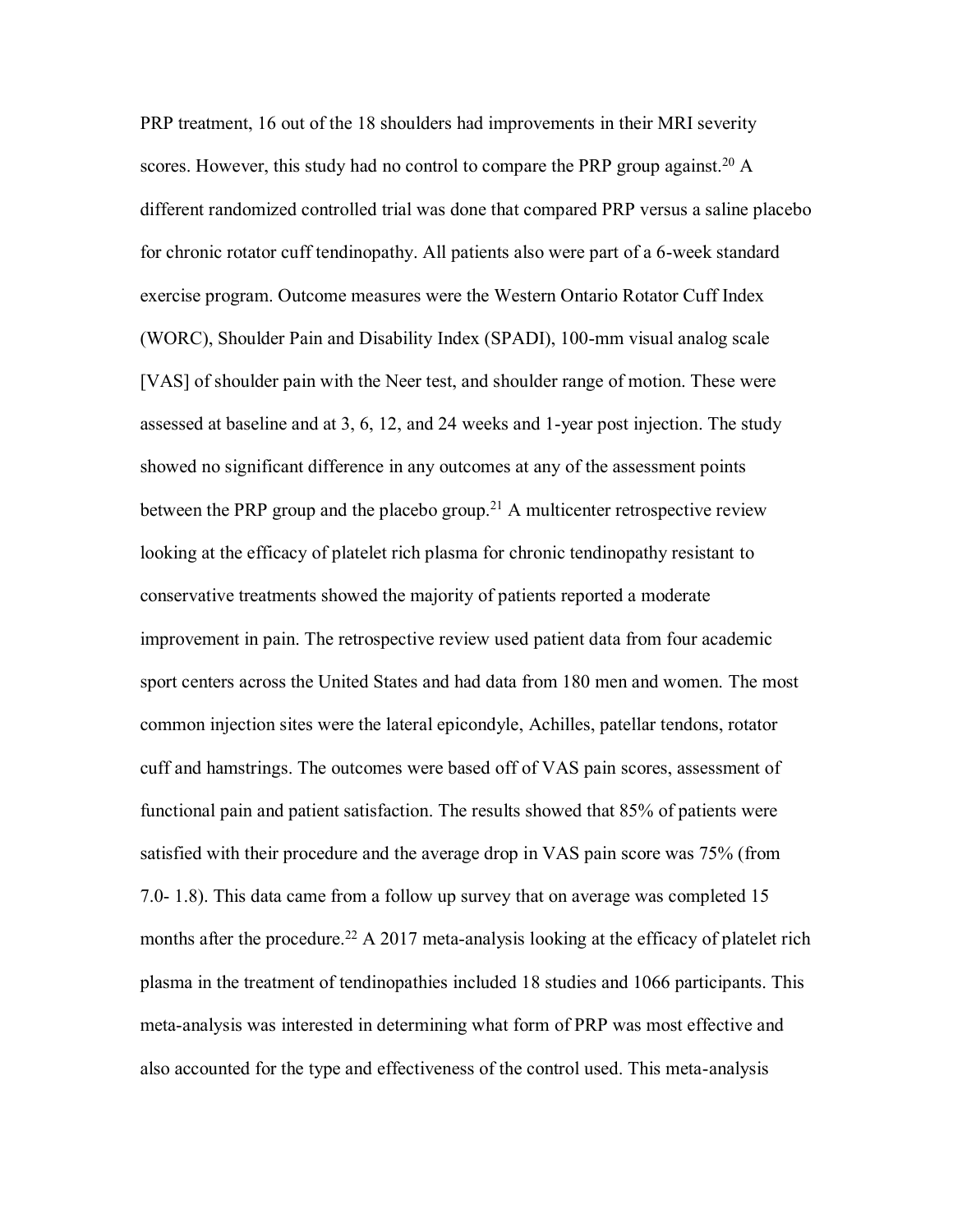found the most significant outcomes from PRP groups were from leukocyte rich PRP (LR-PRP) compared to leukocyte poor PRP (LP-PRP). They also found that there was not a significant difference in control injections that included: saline, corticosteroids, local anesthetic and dry needling. They concluded that systematic reviews and metaanalysis involving PRP preparations should from now on account for the specific type or PRP used because it does make a difference.<sup>23</sup> A study out of The Journal of Bone  $\&$ Joint Surgery aimed to test the effectiveness of PRP with different levels of leukocytes. They used three different compositions of PRP and were looking at levels of inflammatory cytokines as outcome predictors for tendon healing. One with reduced levels of leukocytes, one with standard levels of leukocytes and one with higher levels of leukocytes. The samples of PRP were used in vitro with horse flexor digitorum superficials tendon. The PRP with lower levels of leukocytes was found to have lower levels of interleukin-1B expression as well as lower levels of TNF- alpha expression. The authors of this study conclude that PRP with lower levels of leukocytes may be more optimal for healing due to lower levels of inflammatory cytokines.24

An in vitro study looking at levels of tenocytes proliferation and production of extra cellular matrix was done. Tenocytes from patients with chronic rotator cuff tendinopathy were cultured with either placebo or a medium with 10% platelet released growth factors. The tenocytes from chronic rotator cuff tendinopathies have been shown to be unable to synthesize the normal amount of fibrocartilaginous extracellular matrix that is needed for sufficient tissue quality. The study found that tenocytes treated with platelet released growth factor had higher levels of proliferation and extra cellular matrix production than placebo and it actually matched levels of healthy tenocytes.25 PRP has the potential to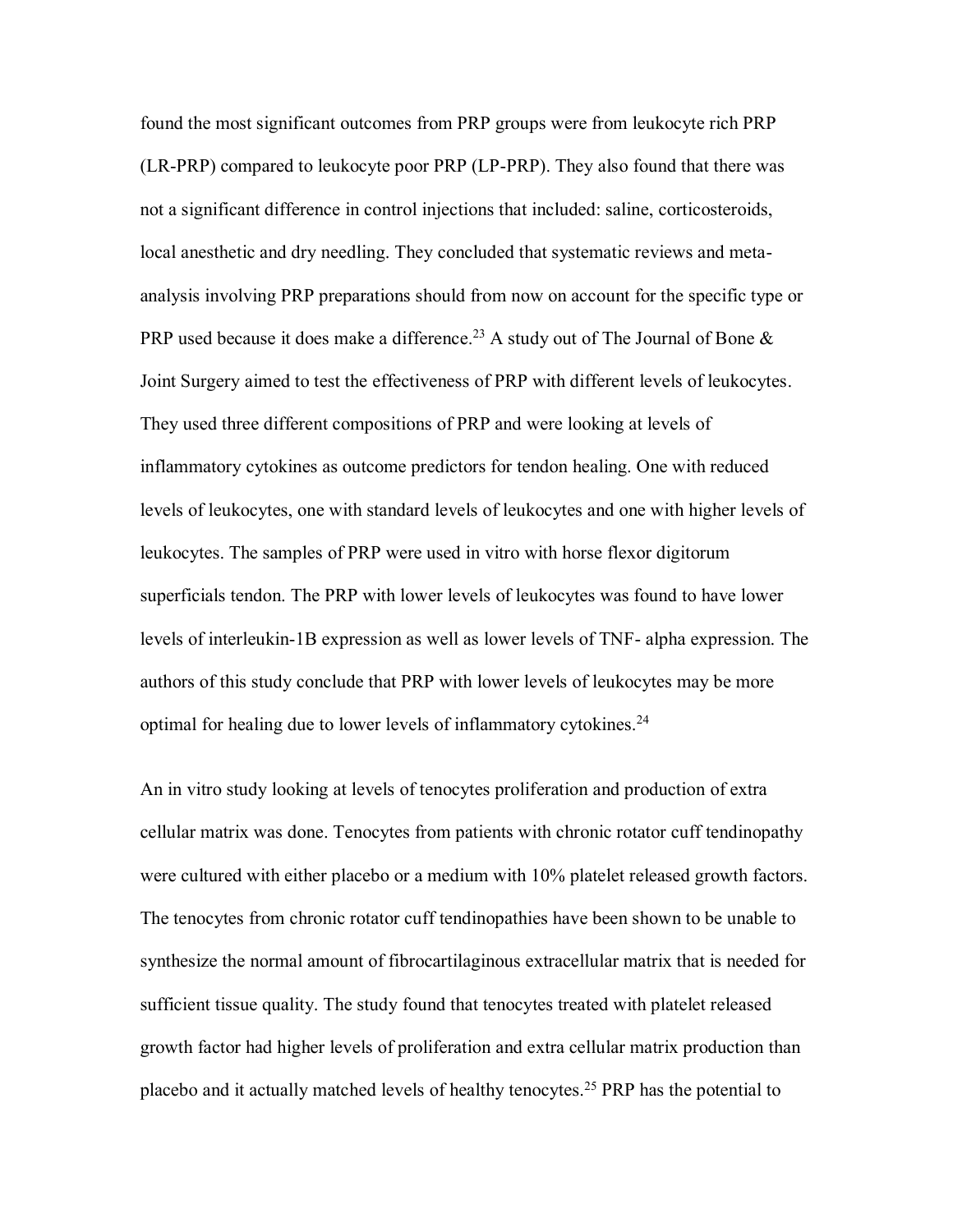expedite the healing process by various growth factors and cytokines that are released by alpha granules in platelets when they become activated. The cytokines identified in platelets include transforming growth factor (TGF), platelet-derived growth factor (PDGF), insulin-like growth factor (IGF-I, IGF-II), fibroblast growth factor (FGF), epider- mal growth factor, vascular endothelial growth factor (VEGF), and endothelial cell growth factor. These cytokines work by influencing cell proliferation, cell differentiation, chemotaxis and angiogenesis. There are also bioactive factors in the dense particles in platelets that include: serotonin, histamine, calcium, dopamine and adenosine. These factors also play an important role in wound healing. The platelets delivered in PRP are delivered in a clot. This clot in theory can also aid in healing as it may act as scaffolding in which other cells can bind on and begin the wound healing process.<sup>2</sup>

#### PRP versus Control Injections:

A study comparing the efficacy of PRP versus corticosteroid injections for symptom reduction in patients with partial rotator cuff tears was done. The study showed that the PRP after 12 weeks had significantly reduced VAS scores and functional pain scores. However, after 6 months there was no difference in efficacy between the PRP and the corticosteroid injection.26 Another randomized control trial compared the efficacy of PRP versus corticosteroid injections for chronic rotator cuff tendinopathy. The results of that study showed that both groups improved in pain and shoulder range of motion and strength and there were no statistically significant differences between the two groups.<sup>27</sup> A study looking at the efficacy of PRP versus dry needling for the treatment of chronic rotator cuff tendinopathy was done. The PRP was shown to be more effective at 6 weeks and 6 months in reducing pain and disability compared to the dry needling. There were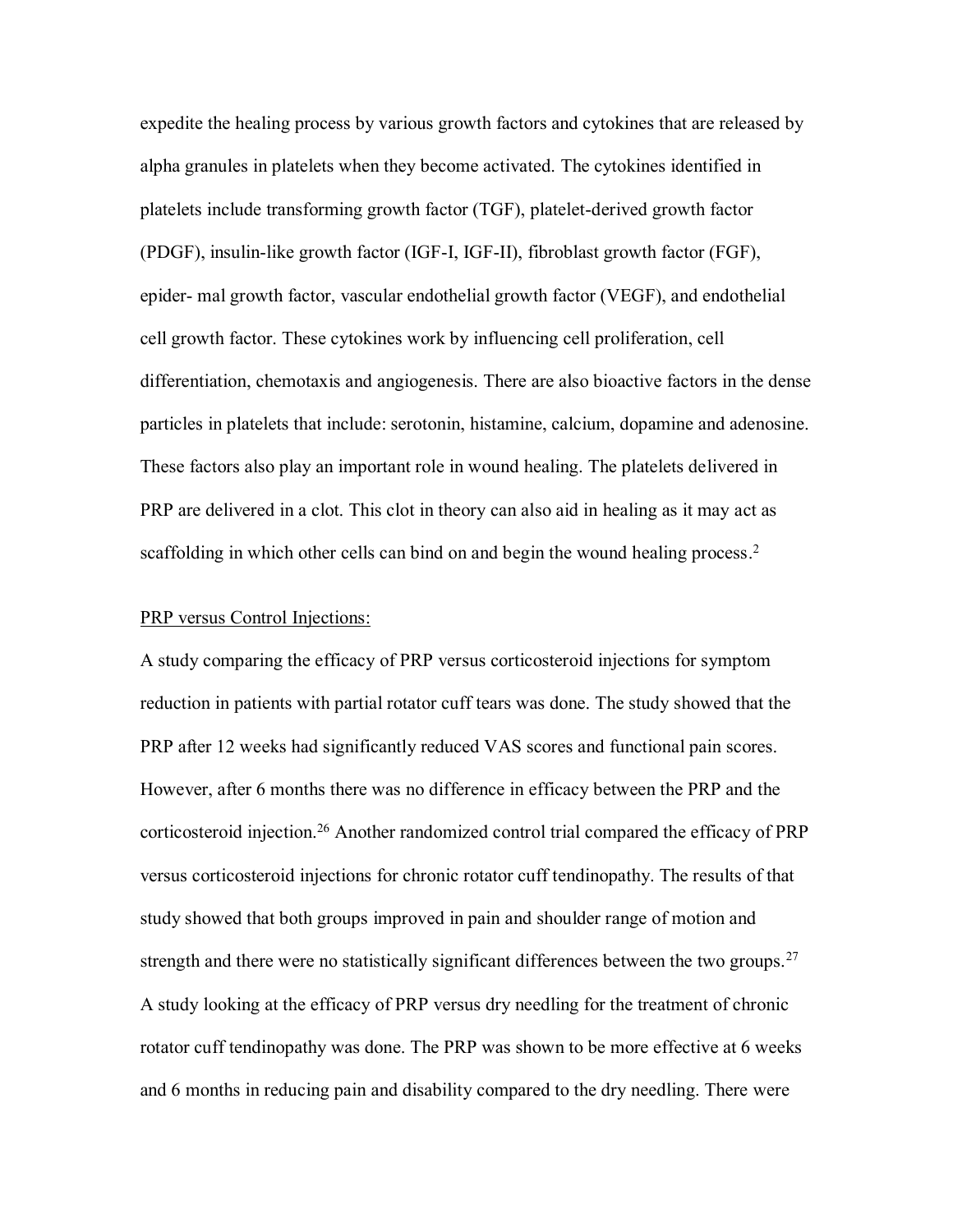not adverse effects in either group.<sup>28</sup> A study with 100 patients was done comparing the efficacy of PRP versus corticosteroid injections for the treatment of lateral epicondylitis. The patients treated with PRP were more often successfully treated, with the definition of being successfully treated a 25% reduction in VAS or Disabilities of the arm, shoulder and hand (DASH) score. Both groups baseline scores improved over 2 years, however, the DASH scores of the corticosteroid group only returned to baseline compared to the PRP groups scores, which significantly improved.<sup>29</sup>

#### **Methods**

I conducted a literature review of the scientific literature using Google Scholar as my web search engine. The search only included articles that used platelet rich plasma and/or corticosteroid as the primary intervention and no surgical studies were included. Articles were included that were not specific to the rotator cuff due to the vast amount of articles found on tendinopathy as a whole. The primary search was for articles from 2011 to the present, however, articles cited in the articles found in the original search were also used. The following terms were used in the search: "platelet rich plasma", "PRP", "Corticosteroid injection", "glucocorticoid injection", "rotator cuff tendinosis", "rotator

#### **Discussion**

Rotator cuff tendinopathies are one of the most common causes of shoulder pain that patients are seen for. There are numerous factors that can contribute to rotator cuff tendinopathies including both intrinsic and extrinsic factors. Intrinsic factors include lack of sufficient vascularity to the tendon as well as lack of proper healing. Extrinsic factors include anatomical and biomechanical abnormalities.<sup>6</sup> There is still debate in the medical

cuff tendinopathy", "tendinopathy", "tendinosis", and "tendon".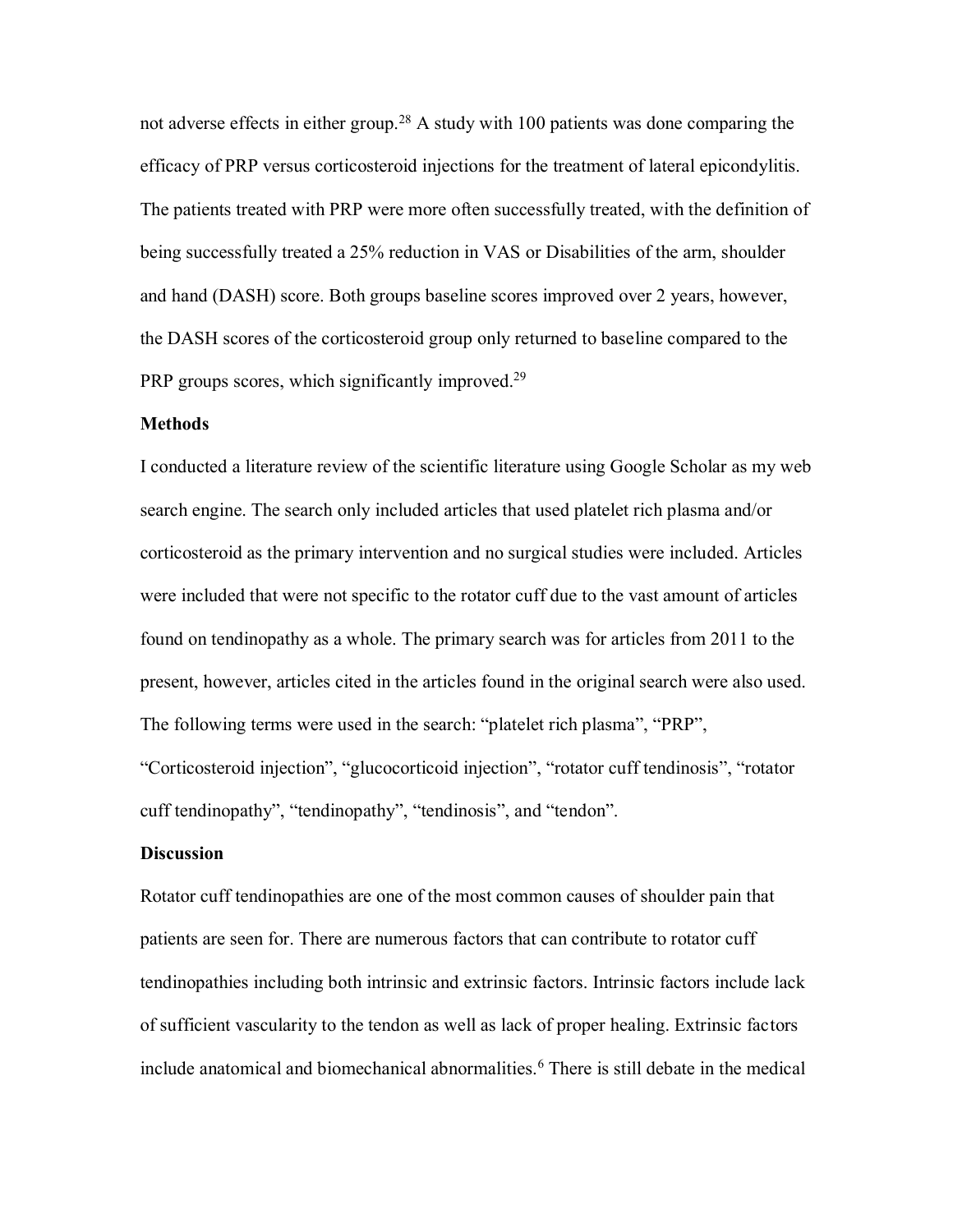community on the amount of inflammation present in tendinopathy as well as even the use of NSAIDs for conservative management.<sup>7</sup> Other then the use of NSAIDs, the conservative management of rotator cuff tendinopathies is not really debated, the use of rest and ice are well-accepted first line options. Corticosteroid injections are commonly used to treat the pain associated with rotator cuff tendinopathies. However, the corticosteroids very questionable efficacy and a host of side effects associated with them. Corticosteroid injections have been shown to decrease collagen synthesis and reduce the mechanical properties of tendons. <sup>18</sup> There also have been several case reports of tendon rupture after corticosteroid injections.<sup>12</sup> There is also the potential for systemic side effects from corticosteroid injections. The efficacy of corticosteroid injections for rotator cuff tendinopathy is also questionable. A systematic review by the American Academy of Orthopaedic Surgeons found that there is very little efficacy for steroid injections in the treatment of rotator cuff tendinopathy.<sup>26</sup> Given all of the potential side effects and proven low efficacy of corticosteroid injections, patients and providers are looking for better options. With the proven in vitro studies confirming PRPs efficacy to promote healing it would seem as if PRP would be a superior option to corticosteroids for rotator cuff tendinopathy. <sup>2</sup> PRP has been used as an adjunct to expedite healing and reduce blood loss for some time now. Its use to expedite healing in soft tissue injuries is fairly new and has very limited research. It has been proven to work superior to corticosteroids in the treatment of lateral epicondylitis.<sup>29</sup> However, the current studies do not prove that efficacy translates to the rotator cuff. Direct comparison studies of PRP versus corticosteroid injections in the treatment of rotator cuff tendinopathy are conflicting. Some show some benefit of PRP over corticosteroids and others show no difference.<sup>26-27</sup>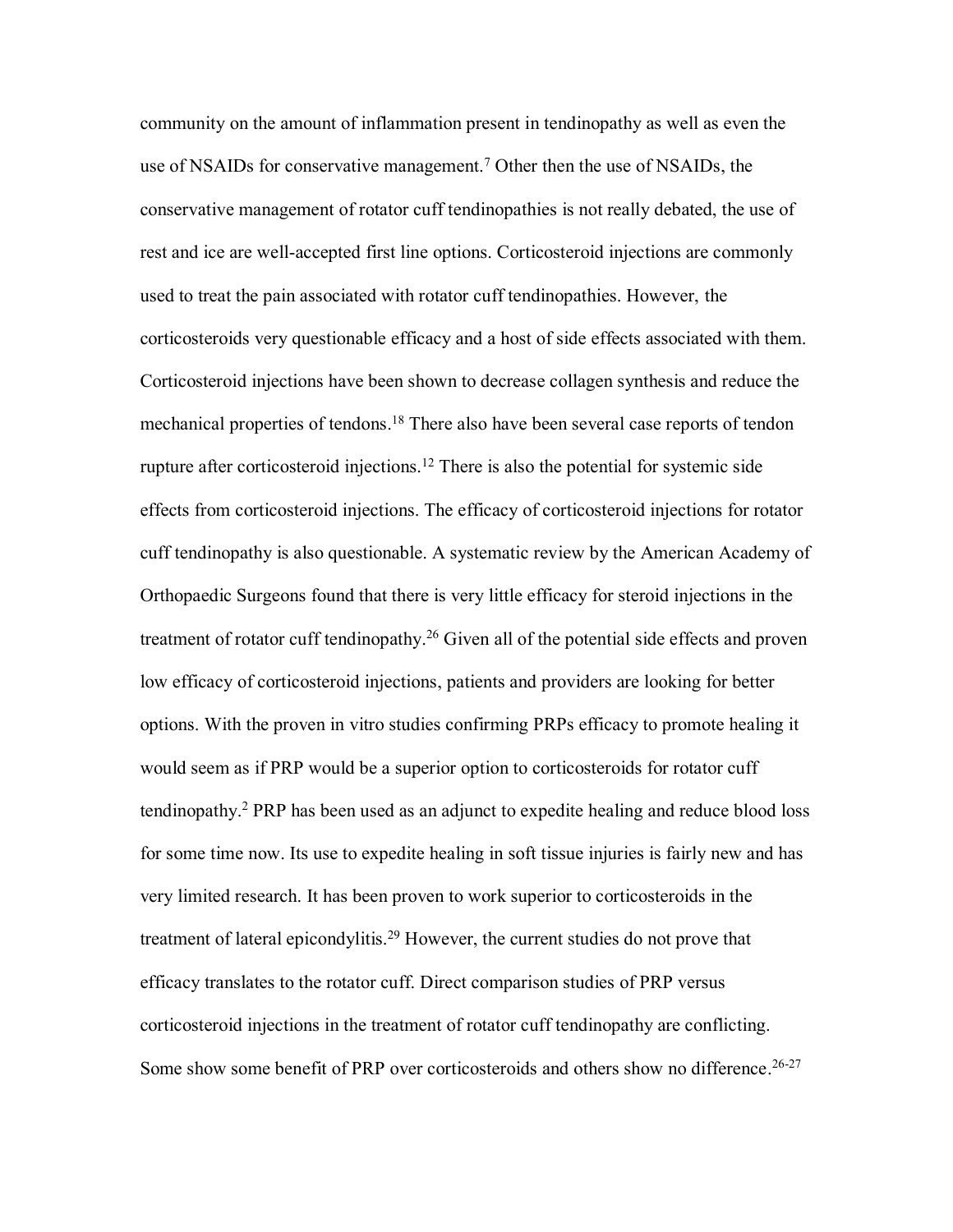A large meta-analysis looking at the efficacy of PRP in the treatment of tendiopathies in general found PRP to be generally more effective than other injectable controls. This review also found that PRP with higher levels of leukocytes were more effective then PRP with lower levels of leukocytes. Another study found the exact opposite and came to the conclusion that PRP with reduced amounts of leukocytes were more effective for healing.<sup>23-24</sup> PRP is still very new and has been proven to work in vitro and in other forms of tendinopathy. The research is just lacking when it comes to its efficacy in the treatment of rotator cuff tendinopathies. With the different types of PRP and injections techniques; higher quality studies are needed that control for the PRP specifics. I do believe PRP and other orthobiologics will have a place in management of tendinopathies in the future. I also believe that amount of corticosteroid injections will decrease in the treatment of tendinopathies based off of the known tendon damage and rupture risks present. As a future practicing physician assistant (PA) I plan on keeping a keen eye on new research surrounding PRP for the treatment of various tendinopathies. With the knowledge from this literature review I will be able to better educate my patients on the risks and benefits of corticosteroid injections for tendinopathies. In the eyes of a good amount of the general population corticosteroids are like a miracle injection, but the reality is the current data does not back that up. As a PA I will look out for my patient's best interest, whether that be with old but reliable treatments or with new cutting edge treatments. I believe orthobiologics are just at their beginning and I look forward to following the up and coming research.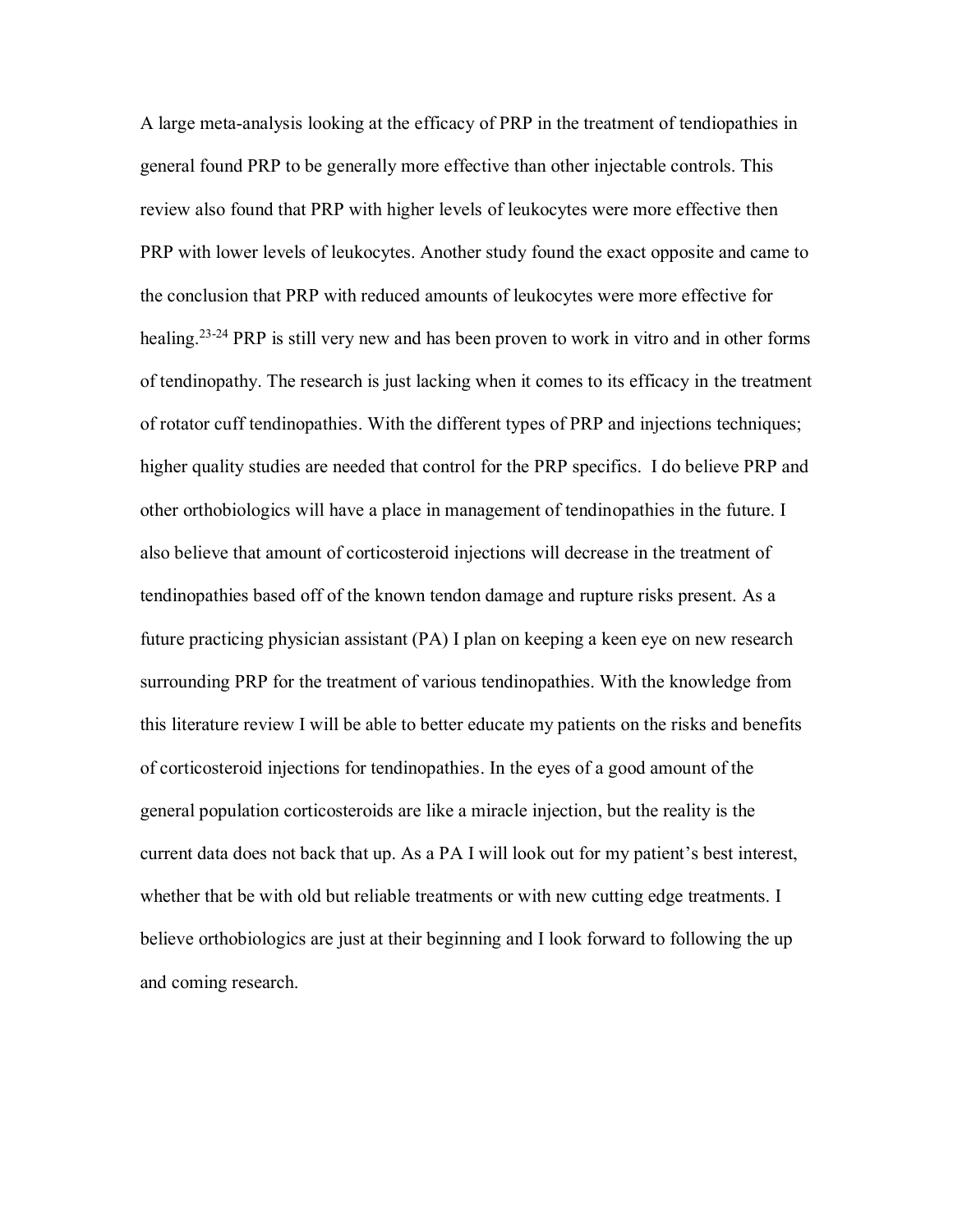#### **Conclusion**

Platelet rich plasma has use as a minimally invasive treatment for several orthopedic conditions; however, the current research for its use in rotator cuff tendinopathies is just not strong enough yet. The current literature out currently is just not clear if it works or how well it does work. The studies comparing PRP versus corticosteroid injections in the treatment of rotator cuff tendinopathies are conflicting.<sup>26-27</sup> Both of these studies do show that PRP is either just as good or better than corticosteroid injections in the treatment of rotator cuff tendinopathies. With the proven poor efficacy of corticosteroid injections and the potential risks involved, PRP seems to be a safe option with results that are either better or comparable to steroids. More studies are needed to look at efficacy, long term efficacy, PRP formulation and injection protocol.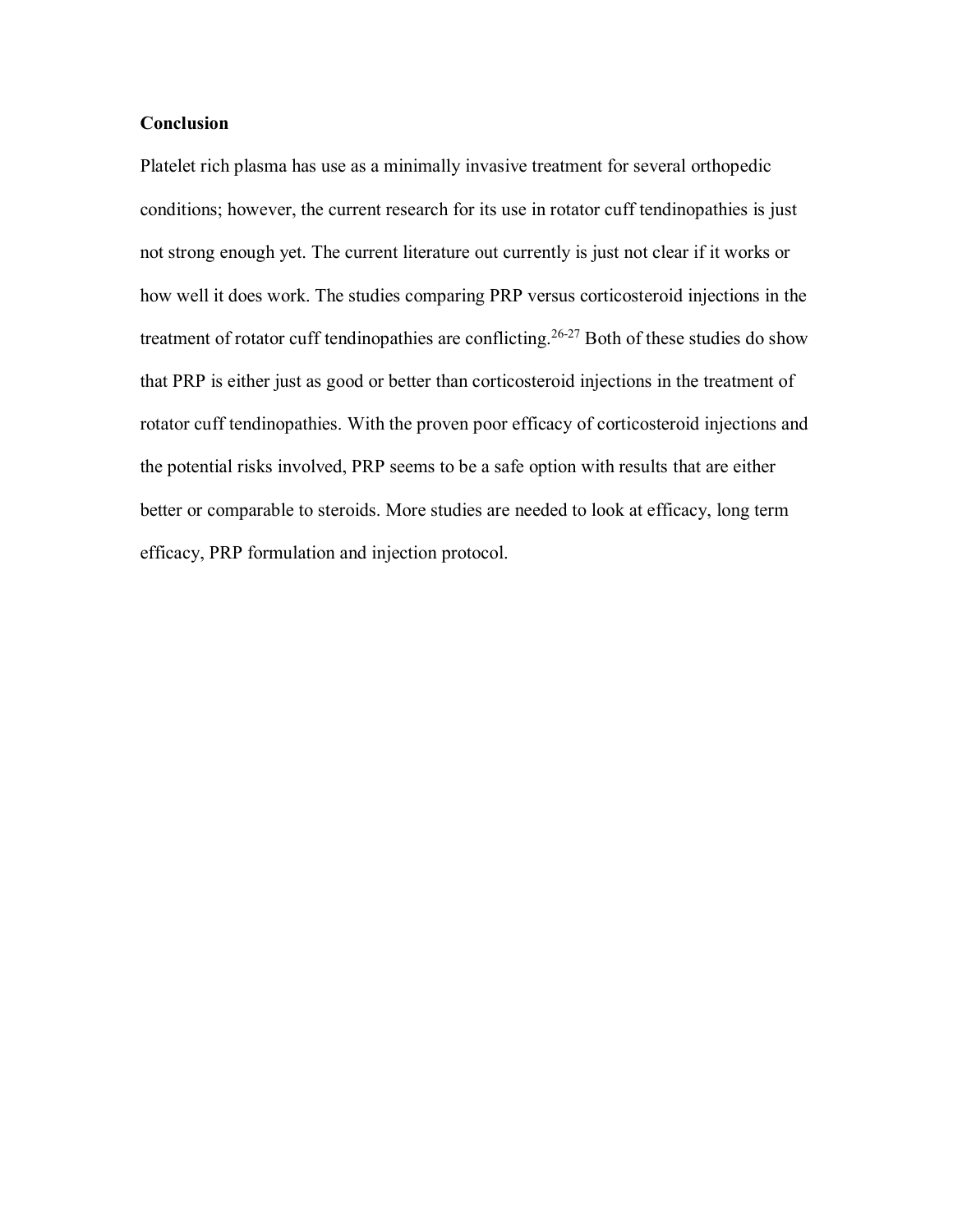#### References

1. Urwin M, Symmons D, Allison T, et al. Estimating the burden of musculoskeletal disorders in the community: The comparative prevalence of symptoms at different anatomical sites, and the relation to social deprivation. *Ann Rheum Dis*. 1998;57(11):649- 655.

2. Foster TE, Puskas BL, Mandelbaum BR, Gerhardt MB, Rodeo SA. Platelet-rich plasma: From basic science to clinical applications. *Am J Sports Med*. 2009;37(11):2259- 2272.

3. Puddu G, Ippolito E, Postacchini F. A classification of achilles tendon disease. *Am J Sports Med*. 1976;4(4):145-150.

4. Schubert T, Weidler C, Lerch K, Hofstädter F, Straub RH. Achilles tendinosis is associated with sprouting of substance P positive nerve fibres. *Ann Rheum Dis*. 2005;64(7):1083-1086.

5. Rees JD, Stride M, Scott A. Tendons–time to revisit inflammation. *Br J Sports Med*. 2013:091957.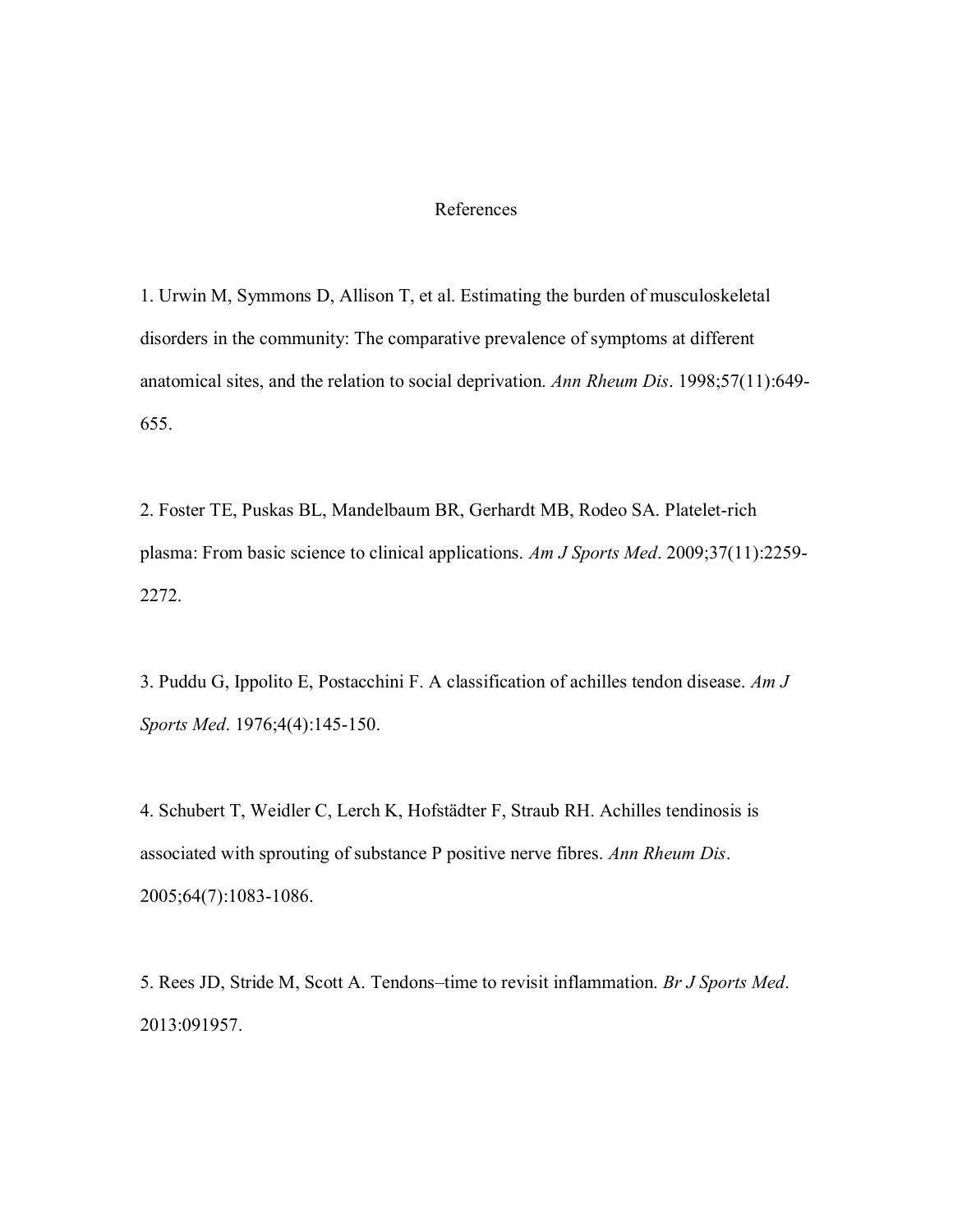6. Seitz AL, McClure PW, Finucane S, Boardman III ND, Michener LA. Mechanisms of rotator cuff tendinopathy: Intrinsic, extrinsic, or both? *Clin Biomech*. 2011;26(1):1-12.

7. Mehta S, Gimbel JA, Soslowsky LJ. Etiologic and pathogenetic factors for rotator cuff tendinopathy. *Clin Sports Med*. 2003;22(4):791-812.

8. Rees JD, Wilson AM, Wolman RL. Current concepts in the management of tendon disorders. *Rheumatology*. 2006;45(5):508-521.

9. Jonsson P, Wahlström P, Öhberg L, Alfredson H. Eccentric training in chronic painful impingement syndrome of the shoulder: Results of a pilot study. *Knee surgery, sports traumatology, arthroscopy*. 2006;14(1):76-81.

10. Paoloni JA, Appleyard RC, Nelson J, Murrell GA. Topical glyceryl trinitrate application in the treatment of chronic supraspinatus tendinopathy: A randomized, double-blinded, placebo-controlled clinical trial. *Am J Sports Med*. 2005;33(6):806-813.

11. Simmons, stephen and Krause, David. Rotator cuff tendinopathy . [https://www.uptodate.com/contents/rotator-cuff-tendinopathy.](https://www.uptodate.com/contents/rotator-cuff-tendinopathy) Updated 2018.

12. Ford LT, DeBender J. Tendon rupture after local steroid injection. *South Med J*. 1979;72(7):827-830.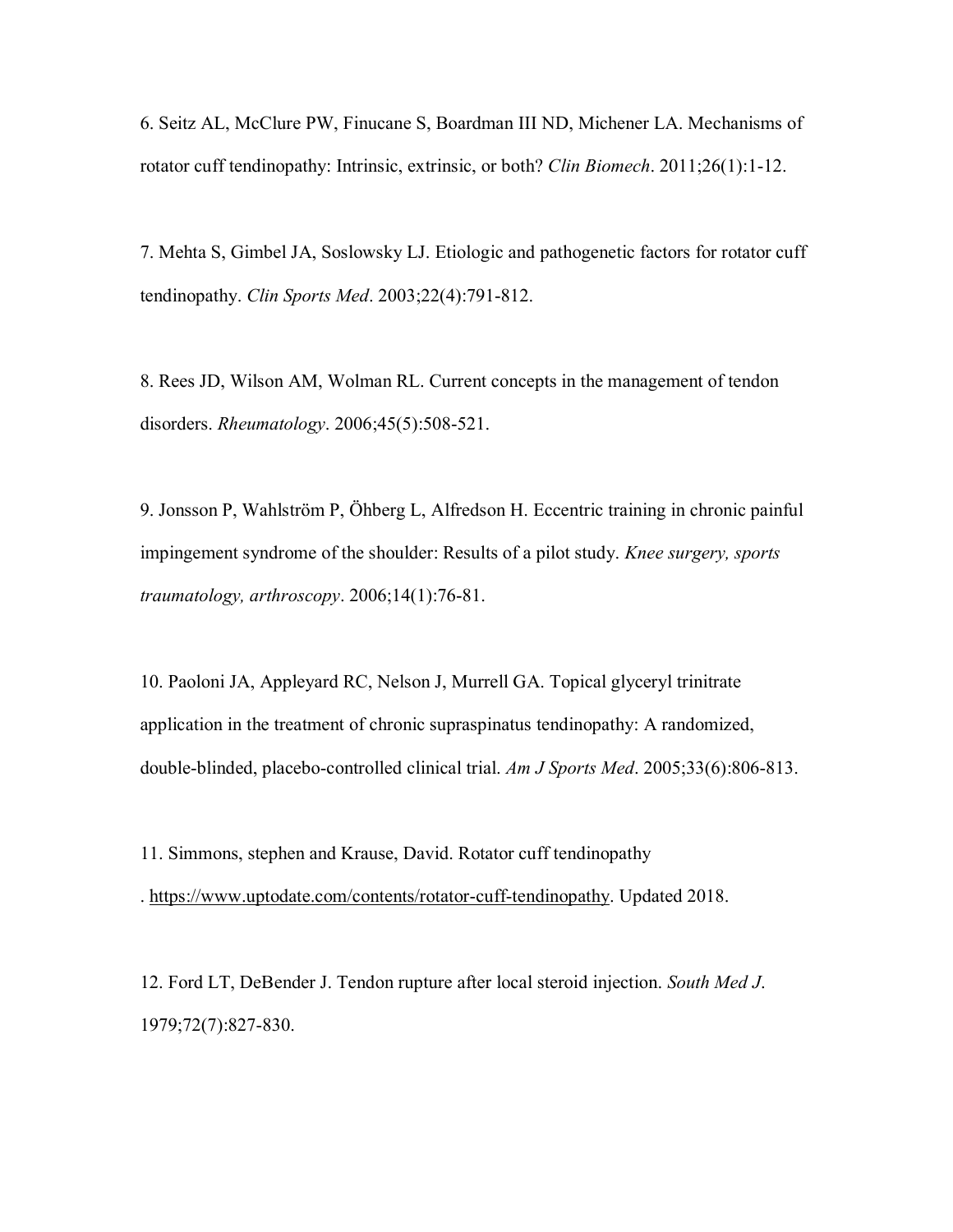13. Buchbinder R, Green S, Youd JM. No title. *Corticosteroid injections for shoulder pain.* 2003.

14. Koester MC, Dunn WR, Kuhn JE, Spindler KP. The efficacy of subacromial corticosteroid injection in the treatment of rotator cuff disease: A systematic review. *JAAOS-Journal of the American Academy of Orthopaedic Surgeons*. 2007;15(1):3-11.

15. Arroll B, Goodyear-Smith F. Corticosteroid injections for painful shoulder: A metaanalysis. *Br J Gen Pract*. 2005;55(512):224-228.

16. Mohamadi A, Chan JJ, Claessen FM, Ring D, Chen NC. No title. *Corticosteroid injections give small and transient pain relief in rotator cuff tendinosis: a meta-analysis*. 2017.

17. Cook T, Lowe CM, Maybury M, Lewis JS. Are corticosteroid injections more beneficial than anaesthetic injections alone in the management of rotator cuff-related shoulder pain? A systematic review. *Br J Sports Med*. 2018;52(8):497-504.

18. Dean BJF, Lostis E, Oakley T, Rombach I, Morrey ME, Carr AJ. The risks and benefits of glucocorticoid treatment for tendinopathy: A systematic review of the effects of local glucocorticoid on tendon. . 2014;43(4):570-576.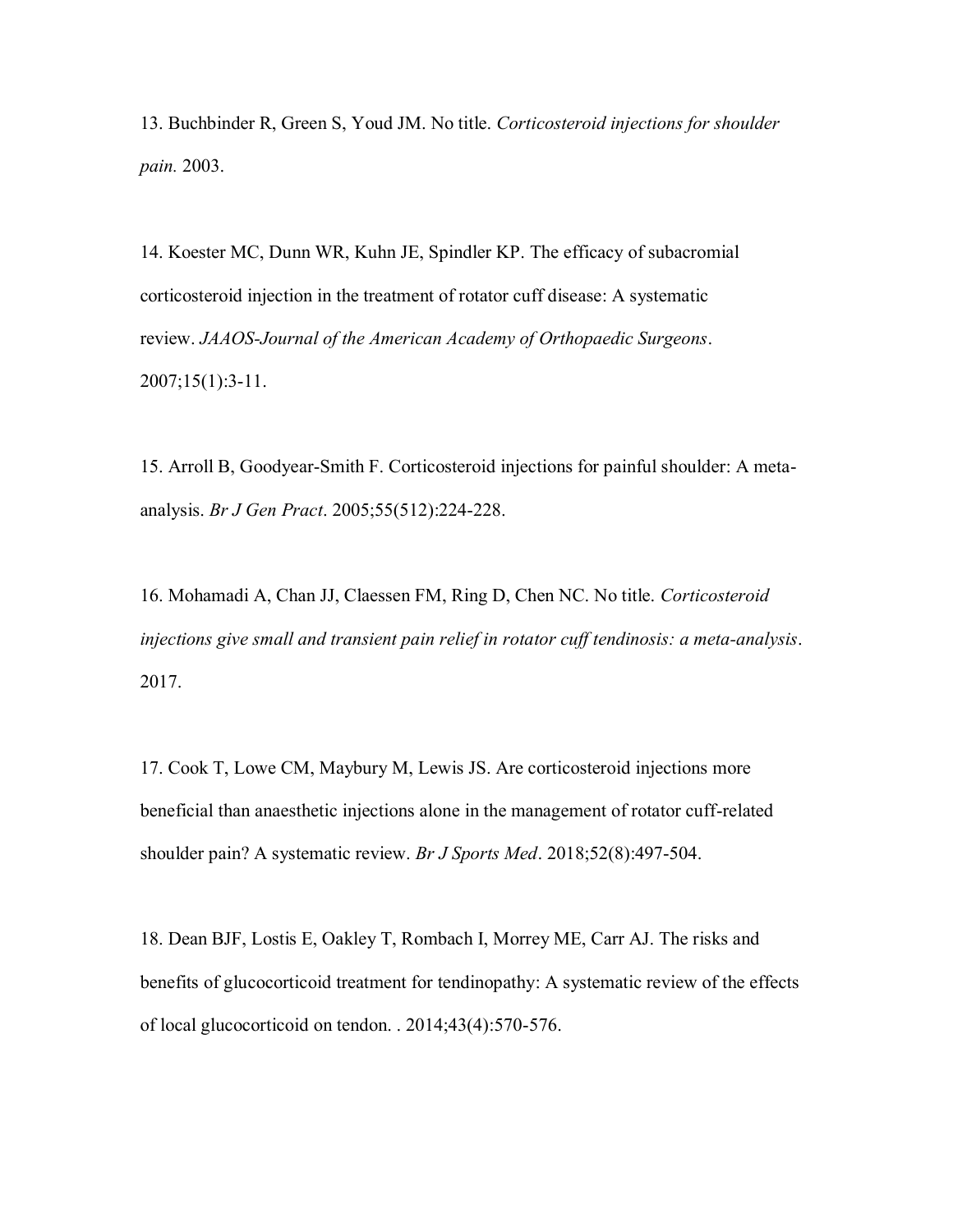19. Dean BJF, Franklin SL, Murphy RJ, Javaid MK, Carr AJ. Glucocorticoids induce specific ion-channel-mediated toxicity in human rotator cuff tendon: A mechanism underpinning the ultimately deleterious effect of steroid injection in tendinopathy? *Br J Sports Med*. 2014;48(22):1620-1626.

20. Scarpone M, Rabago D, Snell E, et al. Effectiveness of platelet-rich plasma injection for rotator cuff tendinopathy: A prospective open-label study. *Global advances in health and medicine*. 2013;2(2):26-31.

21. Kesikburun S, Tan AK, Yılmaz B, Yaşar E, Yazıcıoğlu K. Platelet-rich plasma injections in the treatment of chronic rotator cuff tendinopathy: A randomized controlled trial with 1-year follow-up. *Am J Sports Med*. 2013;41(11):2609-2616.

22. Mautner K, Colberg RE, Malanga G, et al. Outcomes after ultrasound-guided plateletrich plasma injections for chronic tendinopathy: A multicenter, retrospective review. *PM&R*. 2013;5(3):169-175.

23. Fitzpatrick J, Bulsara M, Zheng MH. The effectiveness of platelet-rich plasma in the treatment of tendinopathy: A meta-analysis of randomized controlled clinical trials. *Am J Sports Med*. 2017;45(1):226-233.

24. McCarrel TM, Minas T, Fortier LA. Optimization of leukocyte concentration in platelet-rich plasma for the treatment of tendinopathy. *JBJS*. 2012;94(19):e143.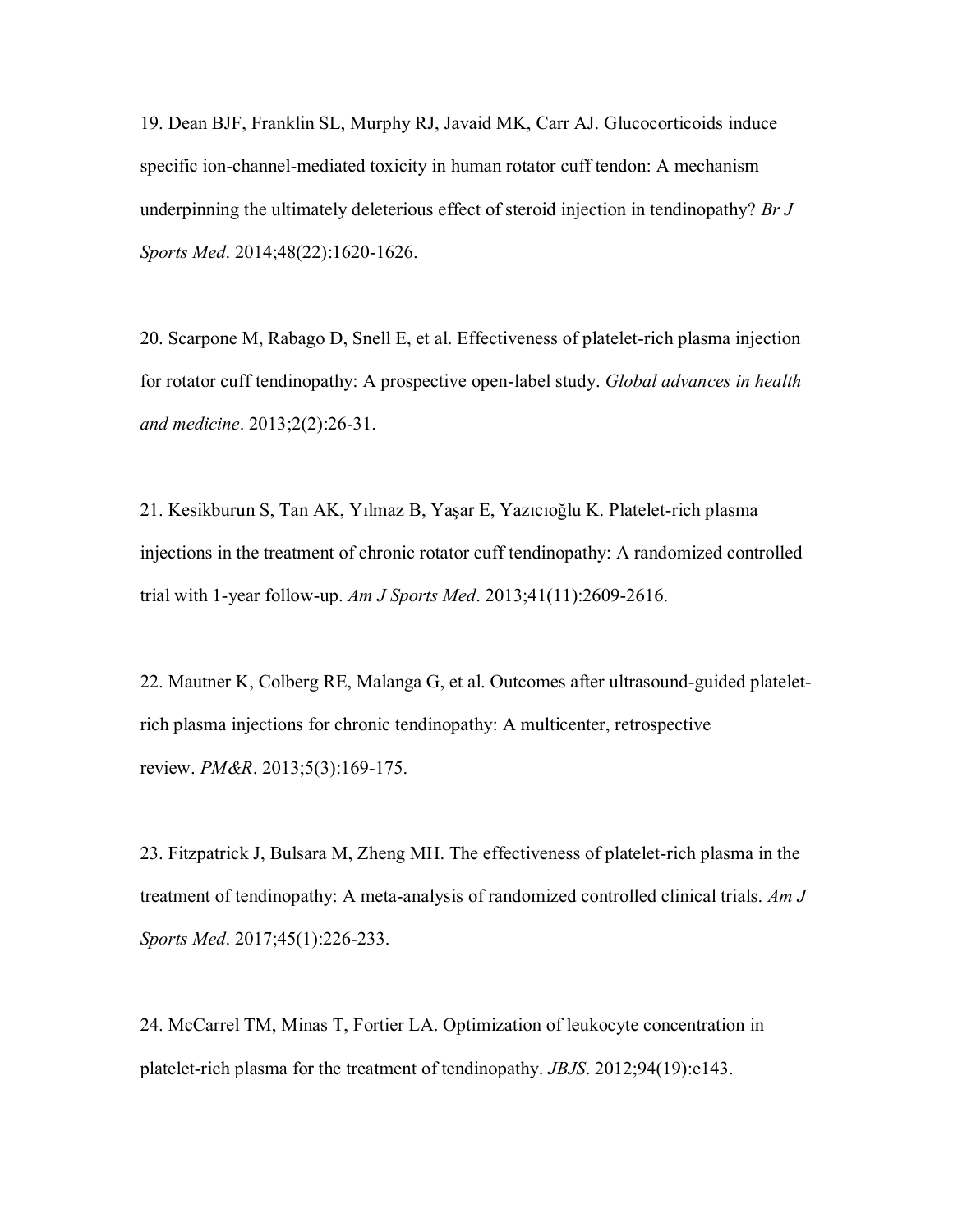25. Hoppe S, Alini M, Benneker LM, Milz S, Boileau P, Zumstein MA. Tenocytes of chronic rotator cuff tendon tears can be stimulated by platelet-released growth factors. *Journal of shoulder and elbow surgery*. 2013;22(3):340-349.

26. Shams A, El-Sayed M, Gamal O, Ewes W. Subacromial injection of autologous platelet-rich plasma versus corticosteroid for the treatment of symptomatic partial rotator cuff tears. *European Journal of Orthopaedic Surgery & Traumatology*. 2016;26(8):837- 842.

27. Mohaghegh S, Emam MM, Gachkar L. Comparative evaluation of platelet rich plasma (PRP) and corticosteroid injection in chronic rotator cuff tendinopathy. *J Orthop Ther: JORT-174.DOI*. 2017;10:2575-8241.

28. Rha D, Park G, Kim Y, Kim MT, Lee SC. Comparison of the therapeutic effects of ultrasound-guided platelet-rich plasma injection and dry needling in rotator cuff disease: A randomized controlled trial. *Clin Rehabil*. 2013;27(2):113-122.

29. Gosens T, Peerbooms JC, van Laar W, den Oudsten BL. Ongoing positive effect of platelet-rich plasma versus corticosteroid injection in lateral epicondylitis: A doubleblind randomized controlled trial with 2-year follow-up. *Am J Sports Med*. 2011;39(6):1200-1208.